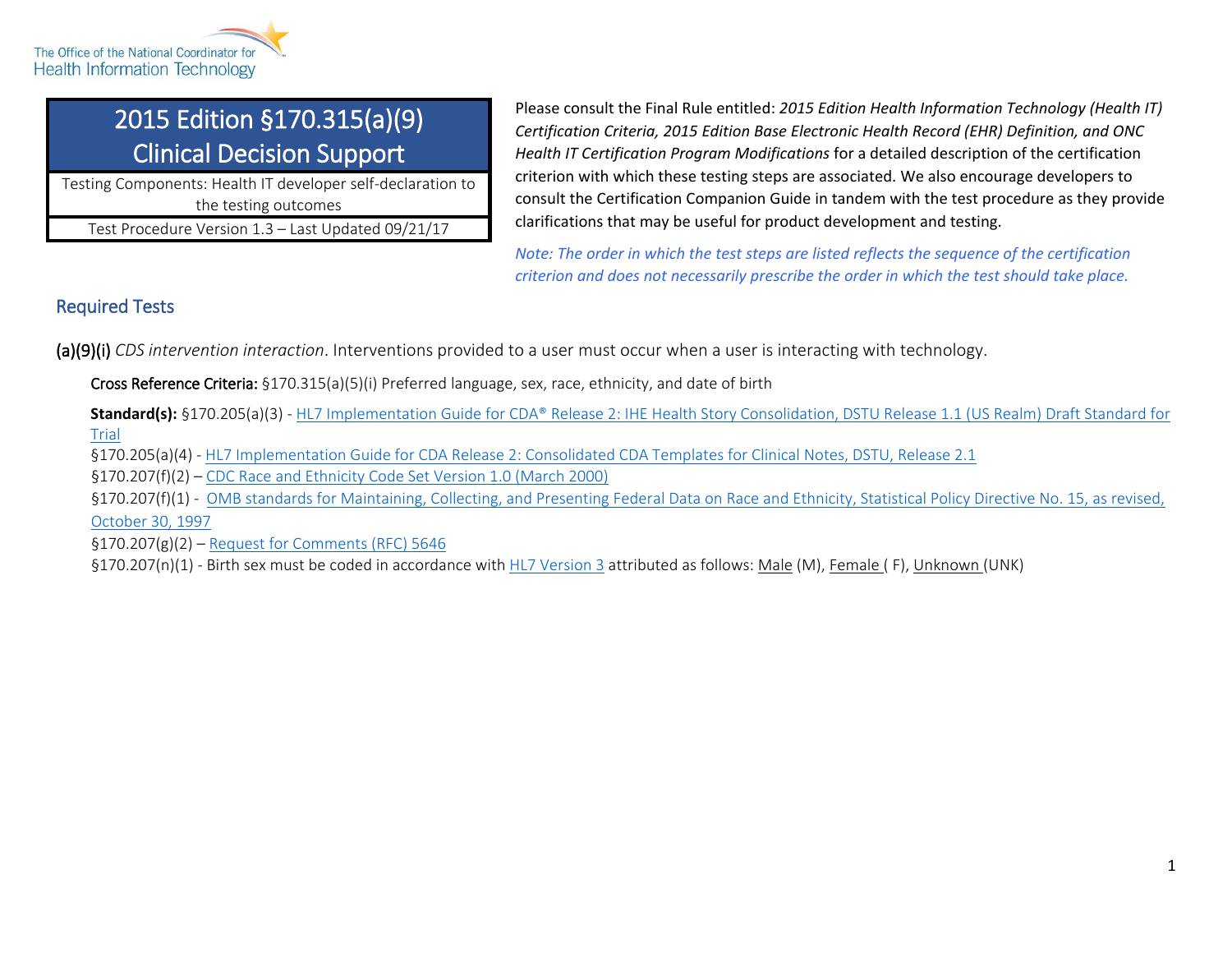

| Criteria ¶ | <b>System Under Test</b>                                                                                                                                                                                                                                                                                                                                                                                                                                                                                                                                                                                                                       | <b>Test Lab Verification</b>                                                                                                                                                                                                                                                                                                                                                                                             |
|------------|------------------------------------------------------------------------------------------------------------------------------------------------------------------------------------------------------------------------------------------------------------------------------------------------------------------------------------------------------------------------------------------------------------------------------------------------------------------------------------------------------------------------------------------------------------------------------------------------------------------------------------------------|--------------------------------------------------------------------------------------------------------------------------------------------------------------------------------------------------------------------------------------------------------------------------------------------------------------------------------------------------------------------------------------------------------------------------|
| (i)        | 1. The user interacts with the Health IT Module, and clinical<br>decision support (CDS) interventions are provided based on<br>each data element and one combination of the following:<br>Problem list;<br>(A)<br>Medication list;<br>(B)<br>Medication allergy list;<br>(C)<br>At least one demographic specified in §170.315(a)(5)(i);<br>(D)<br>Laboratory tests; and<br>(E)<br>Vital signs.<br>(F)<br>The health IT developer demonstrates receiving a transition<br>2.<br>of care/referral summary to provide CDS interventions based<br>on the incorporated data:<br>Medications;<br>$\bullet$<br>Medication allergies; and<br>Problems. | The tester verifies that the CDS interventions are based on interactions<br>with the system and based on all of the data elements listed (A-F) and<br>one combination of the data elements.<br>The tester verifies that CDS interventions are provided when<br>medications, medication allergies, and problems are received and<br>incorporated into the patient's record from a transition of care/referral<br>summary. |

### (ii) *CDS configuration.*

(A) Enable interventions and reference resources specified in paragraphs (a)(9)(iii) and (iv) of this section to be configured by a limited set of identified users (e.g., system administrator) based on a user's role.

#### (B)Enable interventions:

- *(1)* Based on the following data:
	- *(i)* Problem list;
	- *(ii)* Medication list;
	- *(iii)* Medication allergy list;
	- *(iv)* At least one demographic specified in paragraph (a)(5)(i) of this section;
	- *(v)* Laboratory tests; and
	- *(vi)* Vital signs.
- *(2)* When a patient's medications, medication allergies, and problems are incorporated from a transition of care/referral summary received and pursuant to paragraph (b)(2)(iii)(D) of this section.

#### Standard(s): None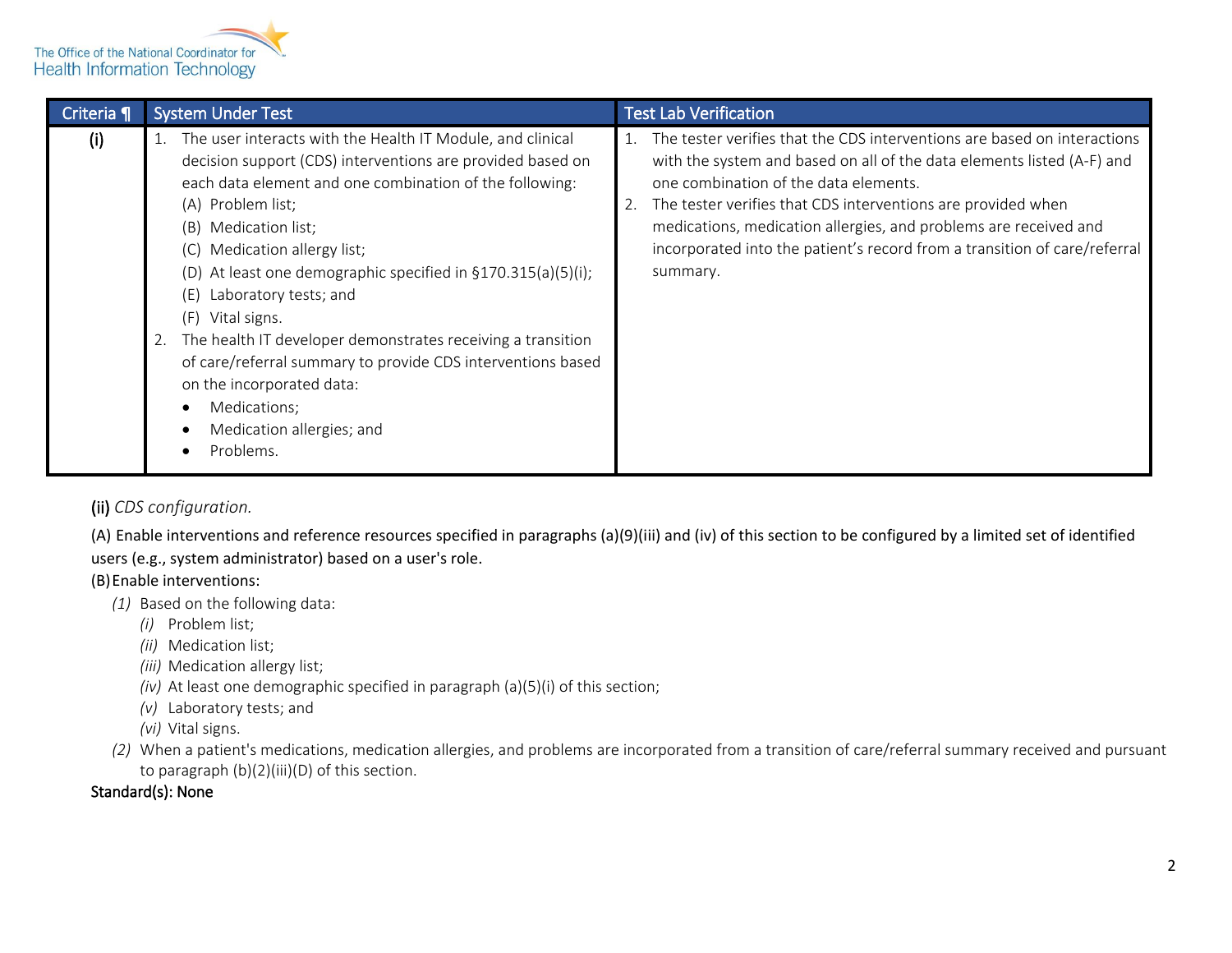

| Criteria ¶ | <b>System Under Test</b>                                                                                                                                                                                                                                                                                                                                                                                                                                         | <b>Test Lab Verification</b>                                                                                                                                                                                                                                                                                                                                                                                                                                                                                                                                                                                                           |
|------------|------------------------------------------------------------------------------------------------------------------------------------------------------------------------------------------------------------------------------------------------------------------------------------------------------------------------------------------------------------------------------------------------------------------------------------------------------------------|----------------------------------------------------------------------------------------------------------------------------------------------------------------------------------------------------------------------------------------------------------------------------------------------------------------------------------------------------------------------------------------------------------------------------------------------------------------------------------------------------------------------------------------------------------------------------------------------------------------------------------------|
| (ii)(A)    | The authorized user configures interventions and reference<br>resources based on role for the user in section (i).<br>Negative Test: The unauthorized user attempts to configure<br>2.<br>interventions and resources.<br>Negative Test: The user with a role not configured for CDS<br>3.<br>interventions and reference resources interacts with the<br>system that provides CDS intervention interaction and Linked<br>Referential Clinical Decision Support. | The tester verifies that intervention and reference resource<br>configuration is limited to a set of identified users and based on user<br>role.<br>Negative Test: After the system is configured in step 1, the tester<br>2.<br>verifies that the unauthorized user is not granted access to configure<br>interventions and resources.<br>3. Negative Test: After the system is configured in step 1, the tester<br>verifies that the user with a role not configured for CDS interventions<br>and references resources is not provided with CDS interventions and<br>reference resources when interacting with the Health IT Module. |
| (ii)(B)(1) | The authorized user attempts to enable one electronic CDS<br>intervention and reference resource based on each data element<br>and one combination of the following:<br>(A) Problem list;<br>Medication list;<br>(B)<br>Medication allergy list;<br>(C)<br>At least one demographic specified in §170.315(a)(5)(i);<br>(D)<br>Laboratory tests; and<br>(E)<br>Vital signs.<br>(F)                                                                                | The tester verifies that the authorized user can enable interventions and<br>reference resources based on all data elements (A-F) and one<br>combination.                                                                                                                                                                                                                                                                                                                                                                                                                                                                              |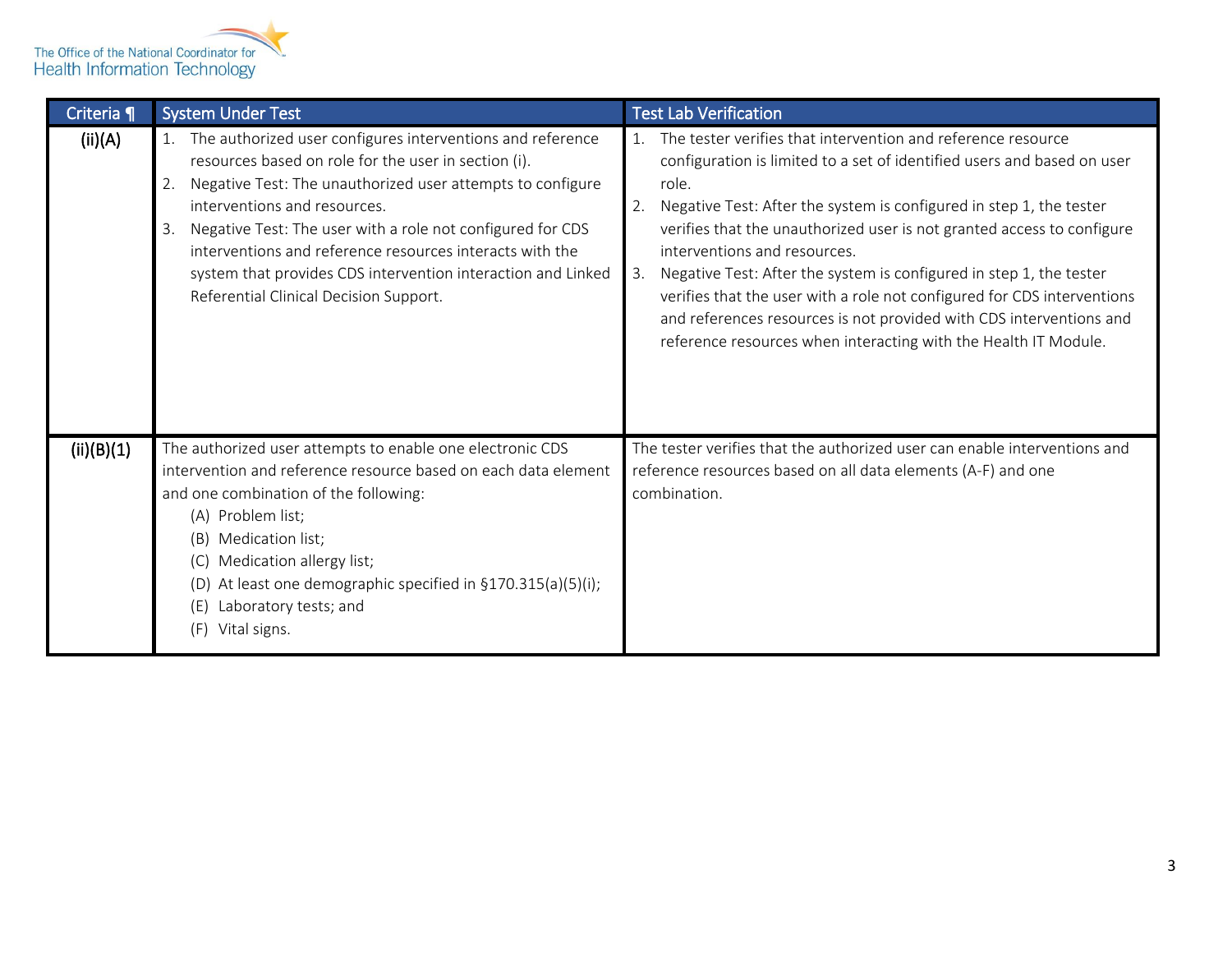

| <b>System Under Test</b>                                                                                                                                                                                                                                                                                                                                                  | <b>Test Lab Verification</b>                                                                                                                                                                                                                                              |
|---------------------------------------------------------------------------------------------------------------------------------------------------------------------------------------------------------------------------------------------------------------------------------------------------------------------------------------------------------------------------|---------------------------------------------------------------------------------------------------------------------------------------------------------------------------------------------------------------------------------------------------------------------------|
| The authorized user attempts to enable electronic CDS<br>intervention and reference resources for incorporated patient<br>information from a transition of care/referral summary received<br>as specified in §170.315(b)(2)(iii)(D), based on each of the<br>following data elements:<br>(A) Medication list;<br>Medication allergy list; and<br>(B)<br>(C) Problem list. | The tester verifies that the authorized user can enable interventions and<br>reference resources for incorporated patient information from a transition<br>of care/referral summary received as specified in §170.315(b)(2)(iii)(D),<br>based on all data elements (A-C). |
|                                                                                                                                                                                                                                                                                                                                                                           |                                                                                                                                                                                                                                                                           |

(iii) *Evidence-based decision support interventions.* Enable a limited set of identified users to select (i.e., activate) electronic CDS interventions (in addition to drug-drug and drug-allergy contraindication checking) based on each one and at least one combination of the data referenced in paragraphs (a)(9)(ii)(B)(*1*)(*i*) through (*vi*) of this section.

#### Standard(s): None

| Criteria ¶ | <b>System Under Test</b>                                                                                                                                                                                                                                                                                                                                                                                                                                                     | <b>Test Lab Verification</b>                                                                                                                                                                                                                                                                                                              |
|------------|------------------------------------------------------------------------------------------------------------------------------------------------------------------------------------------------------------------------------------------------------------------------------------------------------------------------------------------------------------------------------------------------------------------------------------------------------------------------------|-------------------------------------------------------------------------------------------------------------------------------------------------------------------------------------------------------------------------------------------------------------------------------------------------------------------------------------------|
| (iii)      | The authorized user, configured in section (ii)(A) step 1,<br>1.<br>activates one electronic CDS intervention based on each<br>data element and one combination of the following:<br>(A) Problem list;<br>(B) Medication list;<br>Medication allergy list;<br>(C)<br>(D) At least one demographic specified in §170.315(a)(5)(i);<br>Laboratory tests; and<br>(E)<br>(F)<br>Vital signs.<br>Negative Test: The unauthorized user attempts to activate a<br>CDS intervention. | The tester verifies that the authorized user, configured in section<br>(ii)(A) step 1, is able to activate one CDS intervention, based on all of<br>the listed data elements (A-F) and one combination of the data<br>elements.<br>Negative Test: The tester verifies that the unauthorized user cannot<br>activate the CDS intervention. |

#### (iv) *Linked Referential CDS*.

(A) Identify for a user diagnostic and therapeutic reference information in accordance at least one of the following standards and implementation specifications: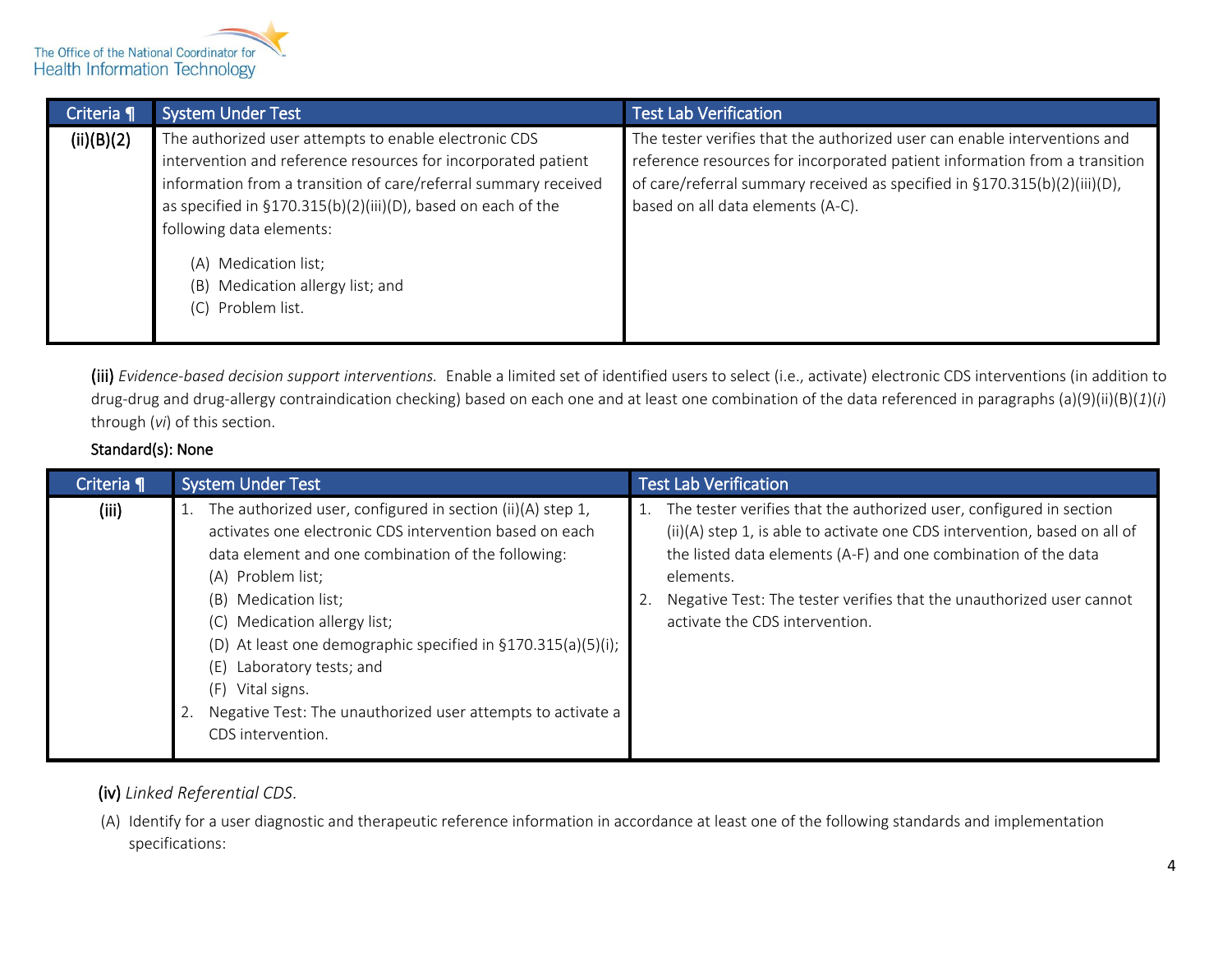

- *(1)* The standard and implementation specifications specified in §170.204(b)(3).
- *(2)* The standard and implementation specifications specified in §170.204(b)(4).
- (B) For paragraph (a)(9)(iv)(A) of this section, technology must be able to identify for a user diagnostic or therapeutic reference information based on each one and at least one combination of the data referenced in paragraphs (a)(9)(ii)(B)(*1*)(*i*), (*ii*), and (*iv*) of this section.

Cross Reference Criteria: §170.315(a)(5)(i) Preferred language, sex, race, ethnicity, and date of birth

Standards: 170.204(b)(3[\) HL7 Version 3 Standard: Context Aware Knowledge Retrieval \(Infobutton\) Application.](http://www.hl7.org/implement/standards/product_brief.cfm?product_id=208) Knowledge Request, Release 2 and HL7 [Implementation Guide: Service-Oriented Architecture Implementations of the Context-Aware Knowledge Retrieval \(Infobutton\) Domain, Release 1.](http://www.hl7.org/implement/standards/product_brief.cfm?product_id=283) §170.204(b)(4) [HL7 Version 3 Standard: Context Aware Knowledge Retrieval Application,](http://www.hl7.org/implement/standards/product_brief.cfm?product_id=208) (Infobutton) Knowledge Request, Release 2 and [HL7 Version 3](http://www.hl7.org/implement/standards/product_brief.cfm?product_id=22)  [Implementation Guide: Context-Aware Knowledge Retrieval Application \(Infobutton\), Release 4](http://www.hl7.org/implement/standards/product_brief.cfm?product_id=22)

| Criteria ¶ | <b>System Under Test</b>                                                                                                                                                                                                                                                                                                         | <b>Test Lab Verification</b>                                                                                                                                                                                                                                                                                                       |  |
|------------|----------------------------------------------------------------------------------------------------------------------------------------------------------------------------------------------------------------------------------------------------------------------------------------------------------------------------------|------------------------------------------------------------------------------------------------------------------------------------------------------------------------------------------------------------------------------------------------------------------------------------------------------------------------------------|--|
| (iv)(A)    | The Health IT Module identifies diagnostic and therapeutic<br>reference information during the CDS intervention interaction<br>testing in accordance with 170.204(b)(3) or 170.204(b)(4).                                                                                                                                        | The tester verifies the diagnostic and therapeutic reference information is<br>in accordance with 170.204(b)(3) or 170.204(b)(4).                                                                                                                                                                                                  |  |
| (iv)(B)    | The user with a role designated during the CDS configuration<br>(ii)(A) step 1 has diagnostic and therapeutic reference<br>information identified for them based on each data element<br>and one combination:<br>(A) Problem list;<br>Medication list;<br>(B)<br>At least one demographic specified in §170.315(a)(5)(i).<br>(C) | The tester verifies the diagnostic and therapeutic reference information is<br>based on the problem list, medication list, at least one demographic<br>specified in §170.315(a)(5)(i) and one combination of the required data<br>elements for the user with a role designated during section (ii)(A) CDS<br>configuration step 1. |  |

(v) *Source attributes.* Enable a user to review the attributes as indicated for all CDS resources:

- (A) For evidence-based decision support interventions under paragraph (a)(9)(iii) of this section:
	- *(1)* Bibliographic citation of the intervention (clinical research/guideline);
	- *(2)* Developer of the intervention (translation from clinical research/guideline);
	- *(3)* Funding source of the intervention development technical implementation; and
	- *(4)* Release and, if applicable, revision date(s) of the intervention or reference source.
- (B) For linked referential CDS in paragraph (a)(9)(iv) of this section and drug-drug, drug-allergy interaction checks in paragraph (a)(4) of this section, the developer of the intervention, and where clinically indicated, the bibliographic citation of the intervention (clinical research/guideline).

**Standards: None**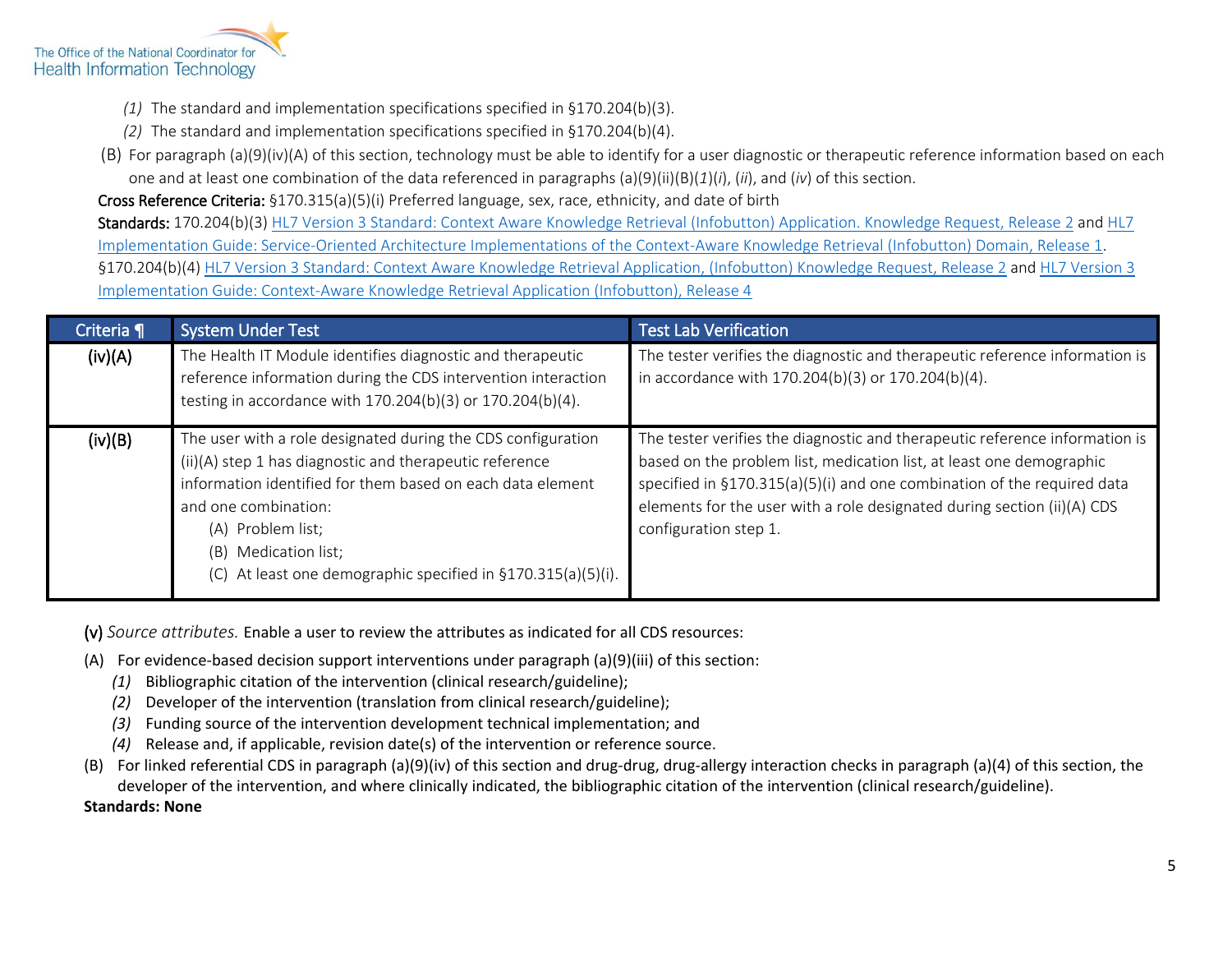

| Criteria ¶ | <b>System Under Test</b>                                                                                                                                                                                                                                                                                                                                                                                                                                                                                                 | <b>Test Lab Verification</b>                                                                                                                                              |
|------------|--------------------------------------------------------------------------------------------------------------------------------------------------------------------------------------------------------------------------------------------------------------------------------------------------------------------------------------------------------------------------------------------------------------------------------------------------------------------------------------------------------------------------|---------------------------------------------------------------------------------------------------------------------------------------------------------------------------|
| (v)(A)     | The user is able to demonstrate that CDS interventions provided while<br>testing section (i) includes or provides direct links to access:<br>Bibliographic citation of the intervention (clinical<br>(1)<br>research/guideline);<br>Developer of the intervention (translation from clinical<br>(2)<br>research/guideline);<br>Funding source of the intervention development technical<br>(3)<br>implementation; and<br>Release and, if applicable, revision date(s) of the intervention or<br>(4)<br>reference source. | The tester verifies that the CDS interventions in section (i) (have the<br>ability to) include or provide direct links to access all of the outlined<br>attributes (1-4). |
| (v)(B)     | A user can review attributes for linked referential CDS demonstrated while<br>testing section (iv) that include the following:<br>Developer of the intervention; and<br>Where clinically indicated, bibliographic citation of the<br>intervention (clinical research/guideline).                                                                                                                                                                                                                                         | The tester verifies that linked referential CDS in section (iv) includes<br>the outlined attributes.                                                                      |
| (v)(B)     | A user can review attributes for drug-drug and drug-allergy interaction<br>checks in §170.315(a)(4) that include the following:<br>Developer of the intervention; and<br>Where clinically indicated, bibliographic citation of the<br>intervention (clinical research/guideline).                                                                                                                                                                                                                                        | The tester verifies that the drug-drug and drug-allergy interaction<br>checks include the outlined attributes.                                                            |